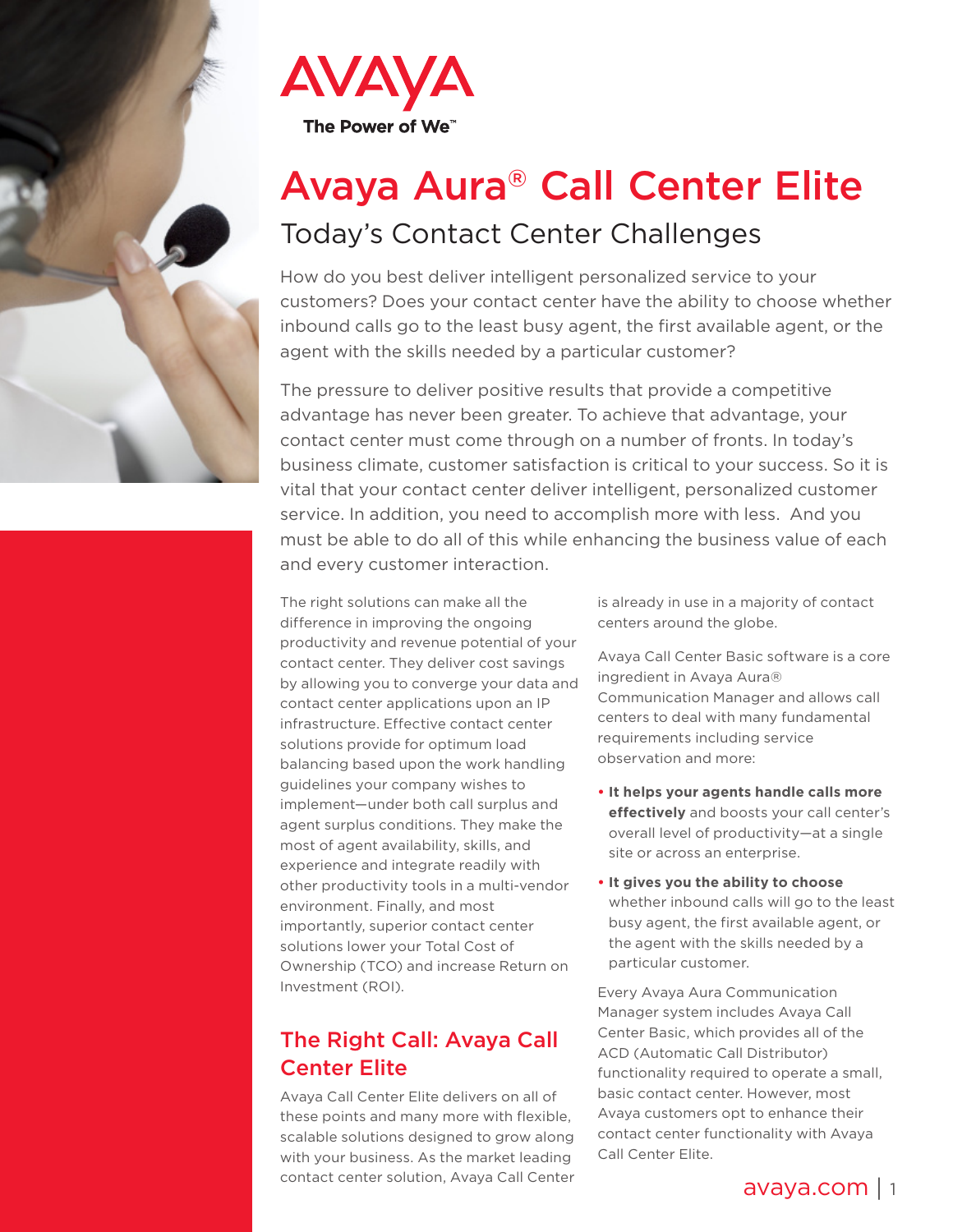# Avaya Call Center Elite for every Business, Large or Small

Avaya Call Center Elite features Avaya Expert Agent Selection (skills-based routing) and the full complement of advanced Call Vectoring (conditional routing) capabilities. The Elite package includes Avaya Virtual Routing for effective load-balancing across multiple sites, and Business Advocate to dynamically match each customer to the optimal agent.

# Communications for Increased Performance

Comprised of flexible and integrated applications, Avaya Call Center Elite simplifies customer management, contact center administration, results tracking, and agent training. It offers conditional (if/then) call routing that makes use of context-based inputs, coupled with versatile resource selection capabilities. In addition, Virtual Routing capabilities offer multi-location companies the ability to maximize resource utilization across all sites. And, features such as Local Preference Distribution and Locally Sourced Music and Announcements save bandwidth and/ or trunking costs for businesses with distributed contact centers.

Avaya leads the contact center industry with features such as:

- •**Service Level Maximizer**, which helps meet service levels across the business by evaluating service level targets for each queue in determining call priority.
- **• Powerful Vectoring** capabilities encompass a wide range of conditional routing, including variables, that provide simplification while offering more flexibility, particularly for availability/ survivability via resource awareness.
- Maximum Occupancy helps prevent "agent burnout" by helping to ensure agents are less than 100% occupied.
- Policy Routing distributes calls to target groups of agents on a percentage basis, helping meet contractual agreements with outsourcers. This feature can help ensure fairness to agents by distributing a percentage of difficult calls, or revenue producing calls, across the agent population.
- **• Interruptible AUX Work** helps to maximize agent utilization and meet service levels by delivering calls to agents who are logged in but not working, if they are classified as interruptible. For example, an agent who is taking an on-line course could be interrupted to take a call from a priority customer.
- **• Advanced Segmentation** allows for the segmentation of contacts based on data collected both internal and external to the contact center, helping improve first time call completions and enabling a lowcost screen pop for affordable CTI implementations.
- **• Server and Gateway Options** provide more processing power for larger contact centers, and adds affordable contact center capabilities at small branch offices via the G430 Gateway and at midsize offices via the G450 Gateway.

Avaya continues to offer the largest scale on a single server in the industry, which means less administrative overhead and significantly lower upgrade and maintenance costs. Avaya supports 10,000 concurrent agents on one ACD and up to 10,000 agents in a skill group, facilitating contact center consolidation.

# Integrated Multichannel Contact Handling

Giving customers the ability to connect with you through the device and method of their choice is quickly becoming a key aspect in delivering a personalized customer experience. Today's tech savvy customers might prefer to send an offline email or connect with your business through a web chat session, rather than picking up the phone and speaking with a live agent. The key is to deliver a variety of ways to access your business and to ensure that interactions are managed consistently across channels.

Avaya Aura® Call Center Elite offers optional multichannel handling capabilities, providing intelligent agent assignment of email, Web chat, SMS, Instant Messaging, fax, and outbound calling in a blended queue that combines both voice and nonvoice contact types. You can easily add non-voice channels without sacrificing the contact center features or reliability that you have come to expect from Avaya. And now you can also make use of the same patented (including Business Advocate) algorithms for "work" as well as "calls".

The Elite Multichannel feature pack includes simple to deploy screenpops and customer history information so that agents have the right information at their finger tips, allowing them to deliver a more personalized customer experience.

And multichannel reporting can be consolidated with existing contact center reporting using Avaya Call Management System (CMS) to give your business a single view of contact center performance.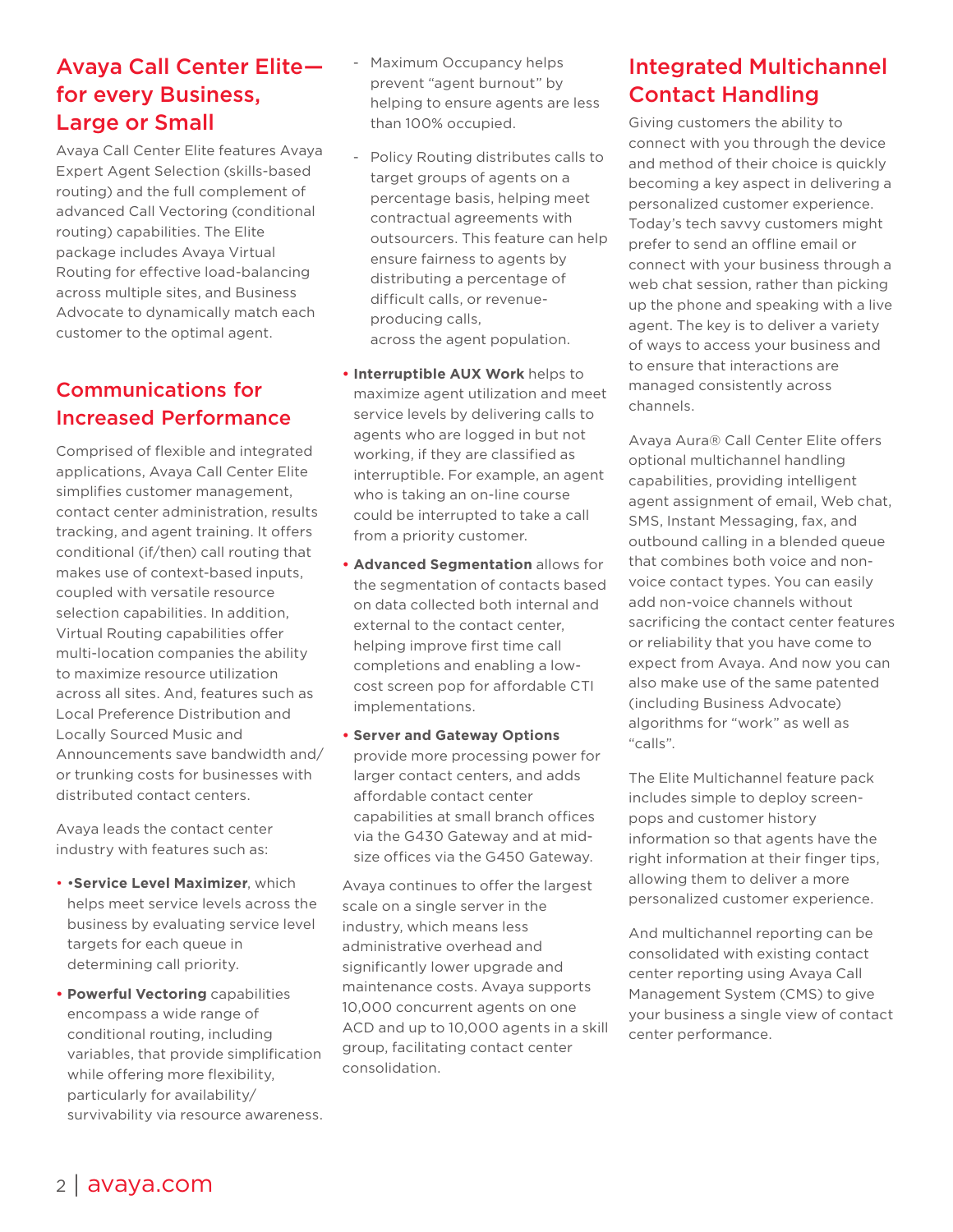# Avaya Business Advocate is Now an Entitlement

Avaya Business Advocate is the evolution of contact prioritization and routing. It is the only adaptive and predictive answer to every contact center's dilemma — matching the right contact to the right agent, every time.

#### Maximize – balance – simplify

Avaya Business Advocate is the only solution that uses patented algorithms to analyze wait times and prioritize the handling of preferred customers. Avaya Business Advocate best matches each contact with the skill sets of your agents, directing each customer to the agent who can serve them most effectively. Companies who implement Avaya Business Advocate can experience a significant reduction in caller abandonment, and customers spend less time waiting for the service they expect.

#### Avaya Business Advocate profoundly improves business results

Avaya Business Advocate helps you meet your business objectives with these advanced capabilities:

#### Achieve service goals across the enterprise

Traditional priority queuing interferes with meeting the service levels required to maximize profits and customer loyalty. Higher priority customers are handled quickly, while lower priority customers wait in queue. So as higher priority contact volume builds, service for lower priority customers plummets. That's how priority queuing can lead to longer Average Speeds of Answer and more abandoned contacts for everyone but the highest priority customers.

Avaya Business Advocate takes a different approach. As agents become available, Advocate predicts which contact will wait too long — be farthest outside its pre-defined target service level — if it's not handled next. That contact is delivered to the available agent. With Avaya Business Advocate, your high-value customers get fast service — yet no one is forgotten.

When service levels are regulated or contractual, Advocate can automatically adjust service level thresholds to bring in additional agents sooner to meet the target. Reserve agents are automatically invoked as needed to meet a service level target, helping you avoid costly penalties.

#### Look ahead with predictive algorithms

Avaya Business Advocate is built on Avaya patented Expected Wait Time and Predicted Wait Time algorithms. Expected Wait Time predicts how long a contact will wait for service. Advocate can then enlarge or shrink the size of the agent pool accordingly, to meet your targeted service level. Predicted Wait Time predicts when the next agent will be available when deciding the right queue to serve.

Every customer is delivered to the best agent based on customer value, agent skill, predicted total wait time and specific service goals. Your management team can gain greater control of service levels without intervening manually.

#### Avoid supervisor shuffle

Contact arrivals naturally ebb and flow by customer group. Before Advocate, supervisors responded to surges by monitoring traffic at their computer screens and manually reassigning agents to meet changing demand.

## Avaya Business Advocate

As agents become available, Avaya Business Advocate intelligently selects their next contact based on defined business objectives. Unlike standard prioritization techniques, Avaya Business Advocate analyzes events in the contact center and uses predictive algorithms and dynamic resource allocation to preempt problems. The result is increased efficiency and improved customer satisfaction.

Like looking in a rear-view mirror, by the time supervisors respond to a surge, it's too late  $-$  the statistics they see have already occurred — and customers have already waited too long. The result is increased abandonment rates. Supervisors struggle with constantly playing traffic cop, having to remember to move agents back to their normal assignments, always busy shuffling agents instead of managing them effectively.

With Avaya Business Advocate, when expected wait times exceed your predefined thresholds, reserve agents are automatically and instantly activated as needed. Reserve agents are then released to their usual duties when volumes return to normal. Avaya Business Advocate simplifies contact center administration, freeing managers to focus on developing agents and building more profitable, lasting customer relationships.